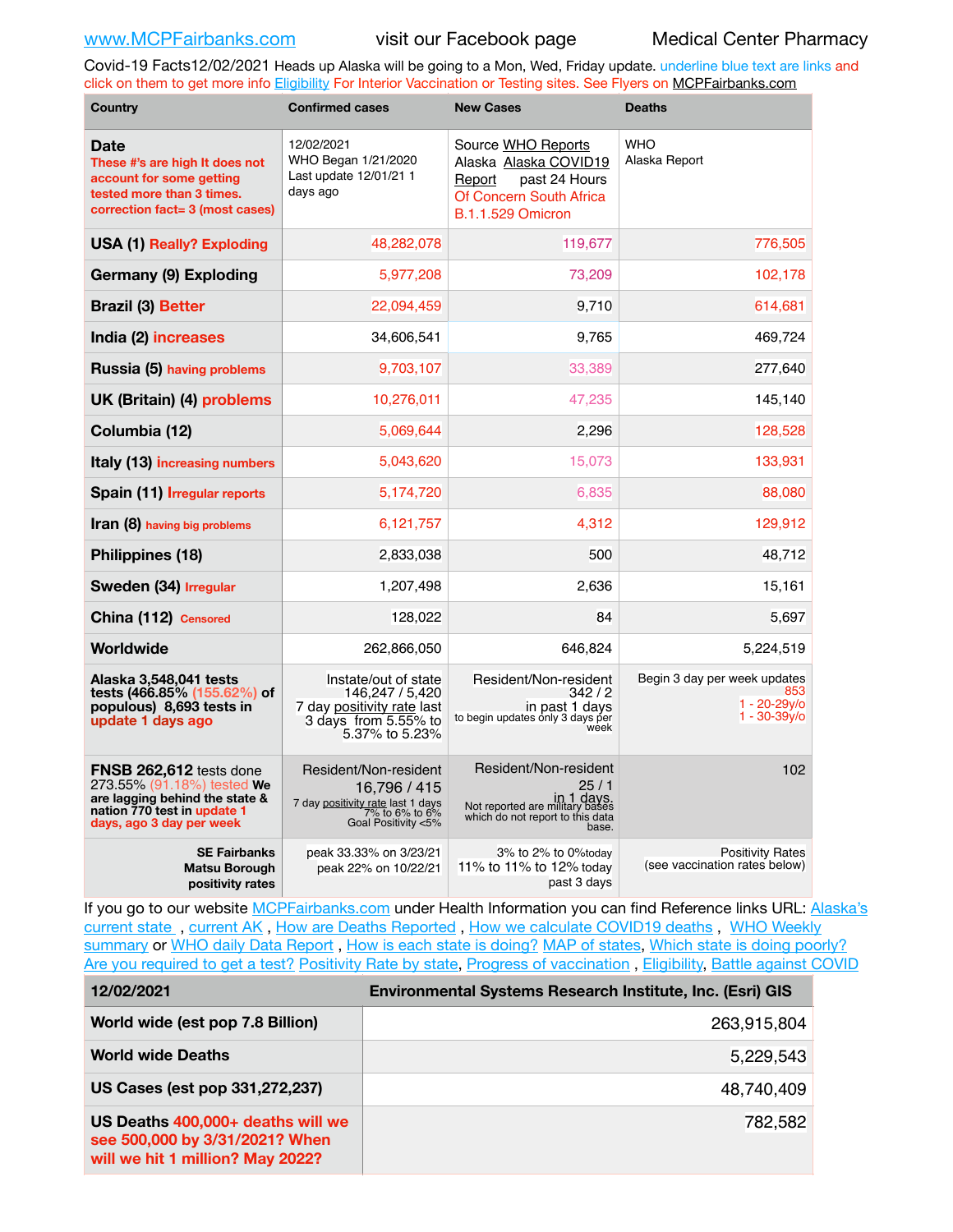Current worldwide concern are South Africa, Hungary, Austria, Germany, France, Spain,

Netherlands, Belgium, UK, and Canada.

Impact of COVID-19 on the US Healthcare system

Estimated US Population 331.3 million 294.50% (98.17%) have been tested (974.8 million tests have been run) Estimated 5% of US population will test positive for Covid-19 16.56 million (currently 48.7 Million (14.73%) that have tested positive vs Alaska (19.24%) we have currently tested an set 974.8million based on 48.7 millon that have tested positive discount some of these numbers by 67% to account for multiple testing of same person. If 8% will require hospitalization of the 16.56 million positive cases, we would need 1.325 million beds. Estimated by the American Hospital Association there are 800,000 staffed beds available.

The US has 2.8 hospital beds per 1000 our needs could be 56, China had 4.3, Italy 3.2, South Korea 12.3

The USNS Mercy and Comfort added 2,000 staffed beds, not ICU Of these estimated to be admitted to ICU 860,000. to ICU beds The US has 16,000 ICU beds we have 68,000-85,000 beds ve have 68,000-85,000 beds

 The Needs US could need 299,000 beds with ventilators  $\leq 16,000$  ventilators

**Summation:** Estimated needs could be 1.325 million hospitalized beds for just COVID-19 patients alone. If positives represents 5% of test run, then approximately 974.8 million have been tested, we have no idea how many tests have been run or how many multiple tests conducted on the same person, resulting in 48.7 million positive tests run with 782,582 total deaths with 870 deaths in the past 1 days, ave 5,099/day. In AK, with 146,247 positive cases 19.24% of Alaska, 3,102 hospitalizations, and 853 deaths. Hospitalization rate is 2.12% of those that test positive, Death Rate 0.61% overall or 27.50% of those hospitalized. Those >60 y/o represent 15% of positive cases, yet represent 80% of deaths. 846,853 vaccines given equal approximately 397,854 (52.35%) completed series and 448,999 (59.08%) vaccinated once of population.

Normal ICU stay 5-7 days, estimated ICU stay for COVID-19 2-3 weeks and they could tie up a ventilator for that length of time also, helping only 1/3 as many patients.

This is why we need to flatten the curve by social spacing and only essential travel.

Expected Death (these are just estimates based on other countries) if 5% of the US Population (16.56 million) test positive we are now at 29.137 million positive (8.8%) and if

1% die = 165,600 people

2% die = 311,200 people

3% die = 496,800 people

6% die = 993,600 people obviously we have passed the 1.325 million positive cases we are at 38.176465 million so if 5% of the US population (16.56 million) test positive and 6% of those die = 993,600 deaths if no vaccine, or if 3.09% (511,704) will die, but we are 11.5% of the population, we know 1.65% die or 631,809 people. World wide death rate of positive tests actually 1.98% This has dropped. The US is at 782,582 1.61% of those actually tested positive, that is 70% lower death rate than when we started in 3/2020 , started at 6%. But we are slipping Death % have gone from 1.67 to 1.82% to 1.62%. There are 7.8 Billion people in the world 331.3 million live in the US (4.2% of the world's population) 14.73% have tested positive. The US deaths represents 14.96% of the world's death numbers and 18.47% of worldwide confirmed cases we should be at 4.2%. Interesting the US has access to the greatest health care in the world, yet experienced 1 death of 5 deaths worldwide or 20% of the worlds death yet represent only 4.2% of the population. What are we doing wrong? In comparison to the flu in the US.

CDC Estimates. From 2010 to 2016, the flu-related death rate was between 12,000 and 56,000, with the highest season being 2012 to 2013 and the lowest being 2011 to 2012. Most deaths are caused by complications of the flu, including pneumonia or a secondary bacterial infection of the heart or brain. or 2,000 to 9,333 per year. In 2020 in the US has 19 million cases 180,000 hospitalized and 10,000 (0.052%) have died, typically it is 2% will die, compared to 1.61% with COVID19. 294.50% (US), 466.85% (Alaska), & 273.55% (Fbks) are still too few to protect us from future outbreaks. Experts feel that we need either need people to get infected with the virus and develop antibodies or get vaccinated to create immune antibodies to protect us, that we need >65% of the population to have positive antibody tests and preferably 70-90%, one expert felt they would not feel confident til >85% were positive, to give assurance (herd immunity) in order to go without masks and social distancing. NY City seems to have the highest number at 20%. Testing is so important. Currently we are testing at 50.38 Million tests per month. At this rate to test everyone once it will take 6.51 months or over 0.67 years. To test 3 times it would take 19.53 months or almost 2 years still from now

The [Flu](https://lnks.gd/l/eyJhbGciOiJIUzI1NiJ9.eyJidWxsZXRpbl9saW5rX2lkIjoxMDMsInVyaSI6ImJwMjpjbGljayIsImJ1bGxldGluX2lkIjoiMjAyMTAyMjYuMzYwNDA3NTEiLCJ1cmwiOiJodHRwczovL3d3dy5jZGMuZ292L2ZsdS93ZWVrbHkvb3ZlcnZpZXcuaHRtIn0.ePMA_hsZ-pTnhWSyg1gHvHWYTu2XceVOt0JejxvP1WE/s/500544915/br/98428119752-l) (Influenza kills approximately 1-2% of those infected ([1.6% positivity in Alaska](http://dhss.alaska.gov/dph/Epi/id/SiteAssets/Pages/influenza/trends/Snapshot.pdf) zero deaths for flu), SARS killed 800 people total, COVID19 appears to kill 1.61% (782,582) of those that test positive (14.73% of US COVID) or 19.5% less deadly than the flu and seems to be more contagious. (Seems to spread more readily) [Flu](https://lnks.gd/l/eyJhbGciOiJIUzI1NiJ9.eyJidWxsZXRpbl9saW5rX2lkIjoxMDEsInVyaSI6ImJwMjpjbGljayIsImJ1bGxldGluX2lkIjoiMjAyMTAyMjYuMzYwNDA3NTEiLCJ1cmwiOiJodHRwOi8vZGhzcy5hbGFza2EuZ292L2RwaC9FcGkvaWQvUGFnZXMvaW5mbHVlbnphL2ZsdWluZm8uYXNweCJ9.oOe3nt2fww6XpsNhb4FZfmtPfPa-irGaldpkURBJhSo/s/500544915/br/98428119752-l)  [rates dropped from 300 to single digits this year](https://lnks.gd/l/eyJhbGciOiJIUzI1NiJ9.eyJidWxsZXRpbl9saW5rX2lkIjoxMDEsInVyaSI6ImJwMjpjbGljayIsImJ1bGxldGluX2lkIjoiMjAyMTAyMjYuMzYwNDA3NTEiLCJ1cmwiOiJodHRwOi8vZGhzcy5hbGFza2EuZ292L2RwaC9FcGkvaWQvUGFnZXMvaW5mbHVlbnphL2ZsdWluZm8uYXNweCJ9.oOe3nt2fww6XpsNhb4FZfmtPfPa-irGaldpkURBJhSo/s/500544915/br/98428119752-l) note the start of mask wearing impacted flu numbers.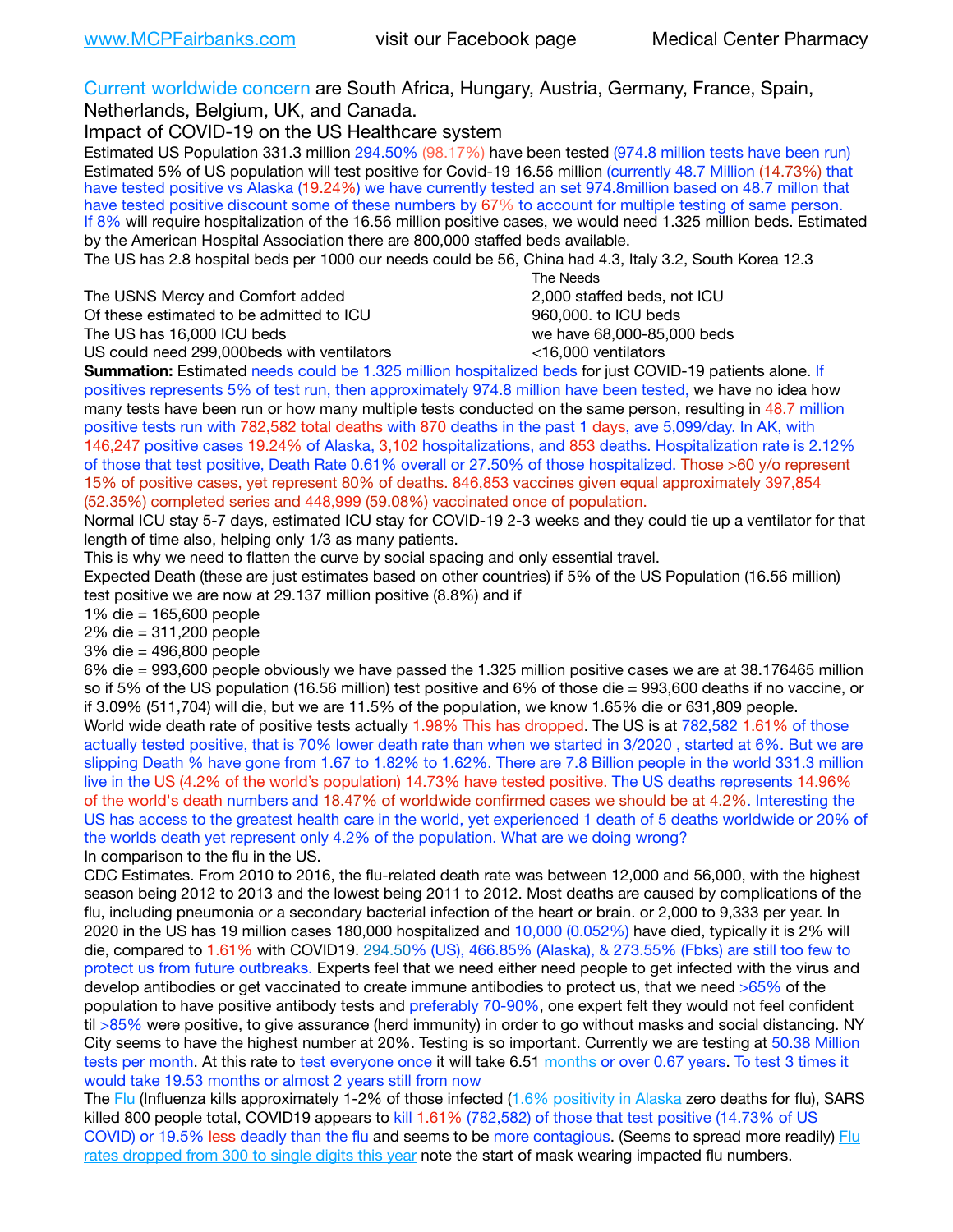Alaska has 146,247 so far 16,796 in Fairbanks or 1 of every 9 of Alaskans, and with 102 of 853 deaths 1 in 8, the first case was transient foreign airline crew member. Interesting, the Source of Alaska's SARS-Cov2 virus originated not from East Asia by travelers or the west coast (Washington where it was first observed) , but came from the east coast of the US, and they were inoculated first from Europe, accordingly from New York's Governor and CDC. Currently 41 Variants known, only 15 of major concern in the US. (Europe's (china's)) Primary, plus an Ohio variant (COH.20G/501Y), California, [UK](https://www.cdc.gov/coronavirus/2019-ncov/transmission/variant-cases.html) (B.1.1.7), (7) South African (1.351), South African (Omicron B.1.1.529), India (Delta), Delta-Plus, Peru (Lambda(C.37)), Mu (Columbia) and (2) Brazil (P.1), we have seen 6, Europe's (China) [variant,](https://www.webmd.com/lung/news/20210318/cdc-who-create-threat-levels-for-covid-variants?ecd=wnl_cvd_031921&ctr=wnl-cvd-031921&mb=kYbf7DsHb7YGjh/1RUkcAW0T6iorImAU1TDZh18RYs0=_Support_titleLink_2) California, Brazil, UK, India (delta) now representing 96% of new tests, Mu (Columbia), South Africa (Omicron) (B.1.1.529), Alaska so far, the last 5 in particular as they have a 50% increase in transmissibility vs 20% in the others over the China variant, the delta variant is 50% more transmissible than the UK (B.1.1.7)version, Mu(Columbia). For the latest in [Variance issues in Alaska](https://akvariants.github.io)

**Best practice protection** is good personal Hygiene do not touch eyes, nose, mouth, wash hands frequently for at least 20-30 seconds, before you touch your face, and observe personal spacing of 6-18 feet. Remove your shoes in your house, frequently clean surface areas, let the cleaner sit 15-20 sec before wiping off. **We are recommending to wear any kind of mask.**

Drug treatment is being researched, but as yet not been verified, only suggested. Best to isolate those sick and isolate those most susceptible (old and preconditioned with risk factors)

**Risk factors:** Cardiovascular disease (56.6%), Obesity (41.7%), Diabetes (33.8%), age >60, respiratory problems, especially smokers or those who vape, High Blood Pressure.

One episode in China, a man tested negative for 27 days before showing symptoms. So Isolation may want to be considered up to 4 weeks not just 10-14 days.

Italy 1 in 10 positive cases admitted to ICU due to Hypoxic failure requiring mechanical ventilation. In NY it was 1 in 7 that required hospitalization, of the 5700 hospitalized 2634 were discharged (79% (2081)) or added (21%(553)), 9 in 10 put on a ventilator died.

Public policy development and education is important.

## **How Long does Covid-19 stay on objects**

| Air (droplets in air, sneeze/cough)     | up to 3 hours |                            |  |
|-----------------------------------------|---------------|----------------------------|--|
| Copper                                  | 4 hrs         |                            |  |
| skin (SARS-COV2)                        | 9.04 hrs      | (Influenza virus 1.82 Hrs) |  |
| droplets on skin (sneeze)               | 11 hours      |                            |  |
| Cardboard (Amazon Box)                  | 24 hrs        |                            |  |
| <b>Plastic surfaces/Stainless Steel</b> | 72 hour       |                            |  |



Vaccination in Alaska by Age





### Updated graph numbers.

### Project outward Exhalation can spray 1.5 m (4.9 ft) spitt

|                    | . |                         |  |
|--------------------|---|-------------------------|--|
| spittle (droplets) |   |                         |  |
| Coughing           |   | $2 \text{ m}$ (6.6 ft)  |  |
| Sneeze             |   | 6 m $(19.7 \text{ ft})$ |  |
|                    |   |                         |  |

Development of immune response Early viral testing tests to see if you currently have the virus.

Later antibody testing tells us if you have been exposed and survived. But does not tells us if you have immunities to the virus. We will need to have both tests done in order to open the community..

Viral Antigen and Viral RNA tells us you have the disease and can spread the disease and if you can or are currently sick. IgM (short term) and IgG (long term antibodies) tells us you have experienced the virus or had the vaccine, and got over it. You may be resistant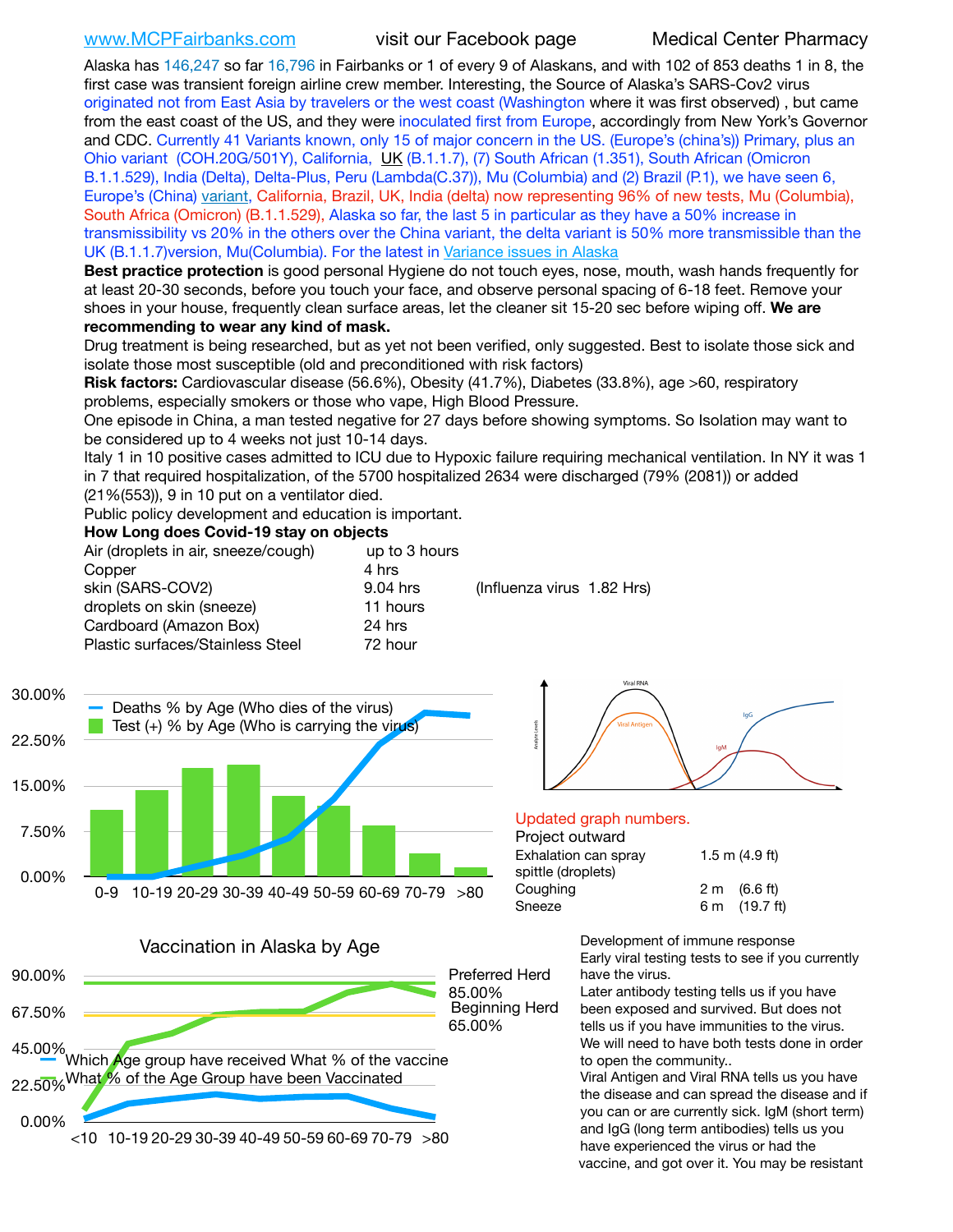if your [antibody levels](https://www.cdc.gov/coronavirus/2019-ncov/lab/resources/antibody-tests.html) are high enough. [Current](https://l.facebook.com/l.php?u=https://www.itv.com/news/2020-10-26/covid-19-antibody-levels-reduce-over-time-study-finds?fbclid=IwAR3Dapzh1qIH1EIOdUQI2y8THf7jfA4KBCaJz8Qg-8xe1YsrR4nsAHDIXSY&h=AT30nut8pkqp0heVuz5W2rT2WFFm-2Ab52BsJxZZCNlGsX58IpPkuVEPULbIUV_M16MAukx1Kwb657DPXxsgDN1rpOQ4gqBtQsmVYiWpnHPJo2RQsU6CPMd14lgLnQnFWxfVi6zvmw&__tn__=-UK-R&c%5B0%5D=AT1GaRAfR_nGAyqcn7TI1-PpvqOqEKXHnz6TDWvRStMnOSH7boQDvTiwTOc6VId9UES6LKiOmm2m88wKCoolkJyOFvakt2Z1Mw8toYWGGoWW23r0MNVBl7cYJXB_UOvGklNHaNnaNr1_S7NhT3BSykNOBg) [View of antibodies/immunity](https://www.livescience.com/antibodies.html)[.](https://www.itv.com/news/2020-10-26/covid-19-antibody-levels-reduce-over-time-study-finds) We have tested currently 465.70% (155.23%) of the Alaskan population and over little over 294.17% (98.06%) of the US population, discount these numbers by 67% to reflect multiple testing of the same person. To be safe, we need at least 25% to see if we are making progress, [60%](https://www.jhsph.edu/covid-19/articles/achieving-herd-immunity-with-covid19.html) to [barely qualify](https://www.nature.com/articles/d41586-020-02948-4) to be safe, and [70-90%](https://www.mayoclinic.org/herd-immunity-and-coronavirus/art-20486808) to be assured we will not see a second wave of sickness. Some experts will [not feel safe til we are at 85%](https://www.bannerhealth.com/healthcareblog/teach-me/what-is-herd-immunity). See bottom of last page to see how and where in Alaska do we and each of the boroughs stack up, compared to other states and the nation.

Three types of clinical laboratory COVID-19 or SARS-CoV-2 tests are being developed:

Molecular Gene sequencing (current method), Viral antigen (testing parts of the virus), Host antibody tests (serology). They detect the virus in different ways.

Mask & [Mask Usage:](https://www.nationalgeographic.com/history/2020/03/how-cities-flattened-curve-1918-spanish-flu-pandemic-coronavirus/) N95 filter out 95% of the particles in

the air 3 microns in size or larger. Mold sizes are about

| <b>Conflict</b>                                          | Combat<br><b>Death</b> | Past <sub>2</sub><br>days |
|----------------------------------------------------------|------------------------|---------------------------|
| Revolutionary<br>War                                     | 8,000                  |                           |
| Civil War                                                | 214,938                |                           |
| World War I                                              | 53,402                 |                           |
| <b>World War II</b>                                      | 291,557                |                           |
| Korean Conflict                                          | 33,686                 |                           |
| <b>Vietnam</b>                                           | 47,424                 |                           |
| <b>Gulf War</b>                                          | 149                    |                           |
| Afghanistan                                              | 1,833                  |                           |
| Iraq                                                     | 3,836                  |                           |
| 1918 Flu                                                 | 675,000                |                           |
| 9/11 deaths                                              | 2,977                  |                           |
| <b>COVID19 deaths</b><br>from 1/20/2020 to<br>12/02/2021 | 782,582                | 870                       |

10-12 microns in size. Bacteria are larger, so is

dust, Gas molecules and viruses are smaller. PM2.5 are 2.5 microns in size. So are smoke particles & air pollution in Fairbanks. **Viruses** can be 1 micron in size, 0.3 micron in size, or 0.1 microns in size, so they **will pass right through**. **We recommend wearing any mask, the mask may provide up to 5 times the protection** ver **wearing no mask at all**. It still **does not protect** the wearer from contracting the infection, it **can inhibit** the spreading, something is **better than nothing at all**.

**Remember there is a clean side ( the side towards you) and a dirty side,** the side to the contaminated air is dirty. If you are COVID positive then this is reversed. When handling the mask, do not touch the dirty side and then touch your face, Wash properly your hands first after touching the dirty side before touching your face. If you are infected the dirty side is the inside surface of the mask.

Wash your homemade mask in hot water wash >133F (for at least 10 minutes) and rinse to sanitize with high heat >133F Plus and a weak bleach or peroxide (not Both) the mask. Daily if possible. If you are a frontline health care provider with a homemade fabric mask 2 hours. Do not touch the dirty side.

**Mask usage: 5/13/21 While the CDC** has changed it's recommendations for those who have gotten vaccinated to go mask free, except on Mass Transportation such as buses and airline, or when in crowded situations, like concerts.

Those that have not been vaccinated are still advised need to wear a mask, they are now the population at risk.

The risk has now increased for those non-vaccinated folks. They no longer have the masked people in the community to protect them. While those who have been vaccinated will not get sick or as sick. They can still pass, much more easily without the masks, the virus to those who have not been vaccinated to make them sick.

Therefore, it is even **more imperative** that those that have not been vaccinated, wear a mask to protect themselves, or get vaccinated. The sea of those with the potential to have the virus now are those <12 y/o of age, those >  $12y$ /o who have not been vaccinated, or those who have been vaccinated and are transitory carriers. Currently, this is about 50% of the US population and about 60% of the Alaskan population. And about 80% of all children under 18y/o at this moment.

**Alcohol solutions** should be 60-80% alcohol **70%** is optimal. **Keep wet and rub 30 seconds**, or Happy Birthday song sung 3 times. **Hydrogen peroxide diluted to 2%** or 4 teaspoonful per quart of water (20ml per 946ml) Bleach the same ratio **Vinegar and ammonia are good cleaning agents, but not disinfectants**. **Do not mix** any of these agents together, toxic fumes can result. **Disinfectants, in order to be effective**, should remain on the applied surface, to be cleaned moist **(wet) for 30 seconds to 4 minutes** depending on material. Caution may dissolve glue or adhesives or bleach and discolor items, check with manufacturers. Do not let it get inside electronic devices. UV (10 minutes), [UV light](http://www.docreviews.me/best-uv-boxes-2020/?fbclid=IwAR3bvFtXB48OoBBSvYvTEnKuHNPbipxM6jUo82QUSw9wckxjC7wwRZWabGw) only kills where it can see.

## **Myths**

Taking hot baths, using colloidal silver, eating garlic soup, gargling with bleach are not proven to be effective. We have already seen using chloroquine taking the wrong form in the wrong dose can be fatal, one death and one critically injured. (see Arizona couple after listening to the past-president)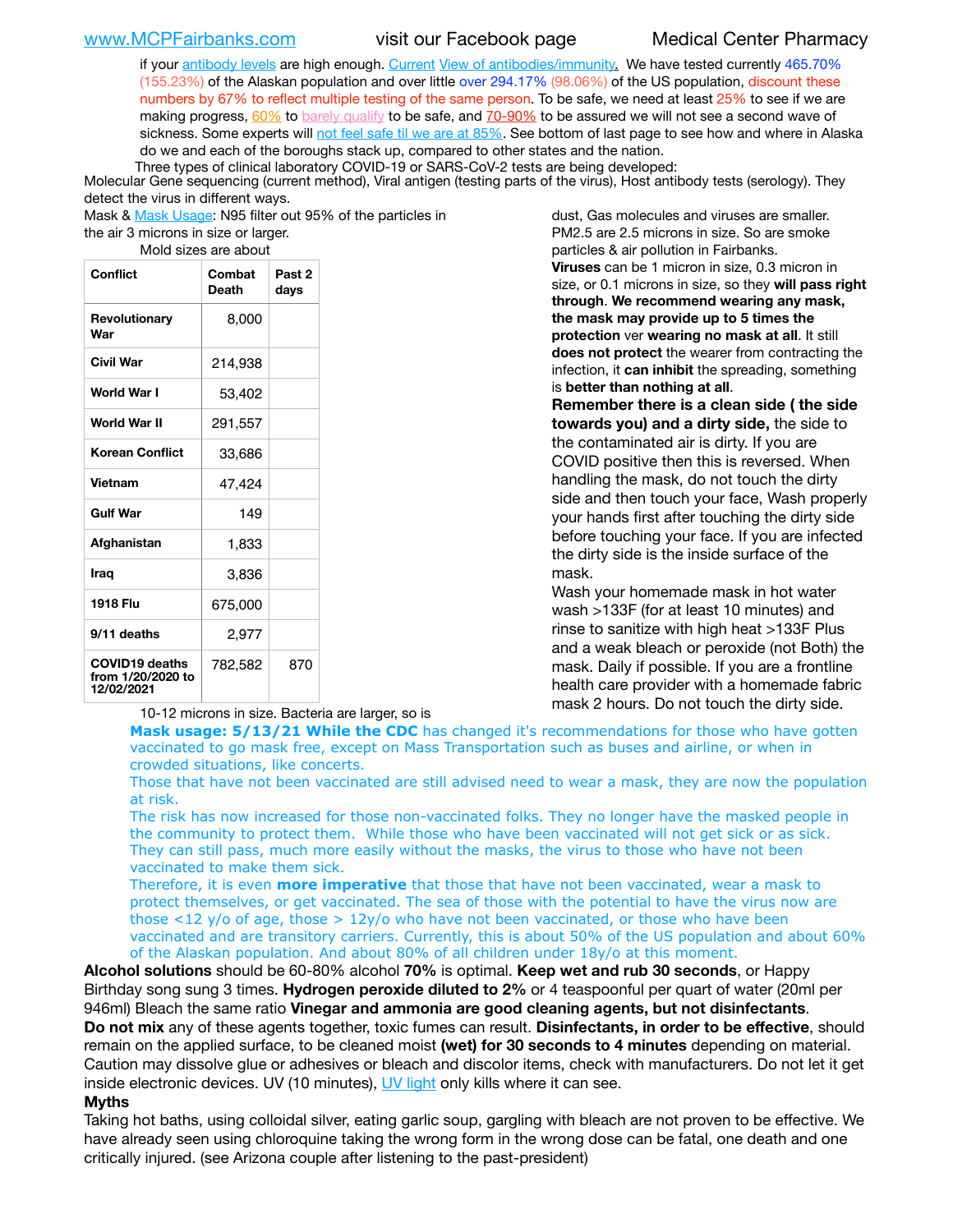## [www.MCPFairbanks.com](http://www.MCPFairbanks.com) visit our Facebook page Medical Center Pharmacy

**We have heard of all kinds of cures.** To date there is no curative or preventative treatments, only supportive therapy. At this point there is **no proof** that Quinine, zinc, Hydroxychloroquine, Chloroquine, or Vitamin C works. As they say wives-tale at best, irresponsible reporting most likely. We have seen no information that they work. There have been ineffective dosing issues, over-dosing issues, permanently killing the senses of smell or taste, inappropriate usage, cardiac arrhythmias, and death from the usage of these agents have been reported. The virus may die out with heat of summer, or cold weather, this is a myth, There are a couple of studies at show the virus can withstand 98F. We know the body tries to use up to 104F to potentiate our immune system, to kill viruses. Taking NSAID, Aspirin, Ach-Inhibitors, Arb's and you get the COVID-19 infection are not contraindicated and no clinical evidence that says you should stop any of these classes of medications. It would be misguided and ill advised if you did so, In other words, Unless your doctor makes changes, keep taking your medications unless told to do otherwise.

**Vaccine Myths and Fake information:** There are no microchips, tracking devices, fetus tissue, at all in the vaccines. Vaccines will not and can not change your DNA., It can not change the fertility of men or women. It seems to be safe to the fetus and pregnant women. You should continue to wear a mask til we get to Herd Immunity levels, but can remove masks if you are outdoors, but not at concerts where you are close together. You should still get vaccinated complete series) even if you got COVID. If you have some of the co-morbidities, it is important that you do get vaccinated, the side effects of the vaccine will be milder and survivable than getting COVID. When you have questions, ask a pharmacist or your doctor.

As of 12/21/20, DHSS was aware of 11 reports regarding possible allergic reactions from Alaska's hospitals to CDC: Bartlett Regional Hospital (8), Providence Alaska (2) and Fairbanks Memorial Hospital (1). Two were identified as anaphylaxis and one of those resulted in hospitalization for ongoing monitoring. In the other three cases, symptoms were mild and not considered anaphylaxis. the hospitalized patient has been discharged and is doing well. The CDC said there appears to be no obvious geographic clustering of these reactions, nor was a specific production lot involved. People who experience anaphylaxis after the first dose should not receive a second dose, according to CDC recommendations.

For being one of the first states in that nation to start

vaccinating, those <16y/o, we have slowed down vaccinations to where we are now way behind. More people are getting sick more frequently. Soon we will have more deaths. Due to vaccination resistance, Alaska has pushed itself into near last place, in the nation, as to when we will reach "herd immunity". This is the date when we can safely remove our masks and other restrictions.

Check our website [www.MCPFairbanks.com](http://www.MCPFairbanks.com) for the 13 testing sites in the interior of Alaska.

**Who is eligible now?** All Alaskans >5 y/o, can receive the Pfizer vaccine and those >18 y/o can receive all of the other vaccines, all visitors can get vaccinated. Johnson and Johnson,

has been reinstated, but I would caution not to give it to women 12-50 years old. Booster available >18y/o. For details about eligibility, to find a provider visit [covidvax.alaska.gov.](https://lnks.gd/l/eyJhbGciOiJIUzI1NiJ9.eyJidWxsZXRpbl9saW5rX2lkIjoxMDYsInVyaSI6ImJwMjpjbGljayIsImJ1bGxldGluX2lkIjoiMjAyMTAxMjguMzQwODU3NjEiLCJ1cmwiOiJodHRwOi8vZGhzcy5hbGFza2EuZ292L2RwaC9FcGkvaWQvUGFnZXMvQ09WSUQtMTkvdmFjY2luZS5hc3B4In0.-Xwhl42jAWOMS7ewfS85uxwrwjohCso3Sb81DuDKtxU/s/500544915/br/93796640171-l) for vaccination sites or call 1-907-646-3322 for questions [covid19vaccine@alaska.gov](mailto:covid19vaccine@alaska.gov?subject=COVID19%20Vaccine%20questions) 9 am – 6:30 pm Monday - Friday and 9 am-4:30 pm Saturday and Sunday. You may be put on hold, but you will not need to leave a message for a return phone call if you call within business hours. Keep these tips in mind when scheduling. checkout our website [www.MCPFairbanks.com](http://www.MCPFairbanks.com) Please keep these tips in mind when scheduling. Be sure to keep and save your proof of vaccination cards as you may need it for travel purposes in the future.

Gao Fu, the director of the China Centers for Disease Control, admitted on 4/10/2021 that the country's vaccines don't exactly give Covid-19 a knockout blow. One study from Brazil found that the vaccine from the Chinese company Sinovac was 50.4% effective, compared to Pfizer's 97%. Fu said the government is looking for ways to boost effectiveness.

# Many Alaskans live with underlying health concerns

You can not change your age but you can affect change with other risk factors. Nov. 17, 2020 for more information check out **[Alaska DHSS Insights](http://dhss.alaska.gov/dph/Epi/id/Pages/COVID-19/blog/20201117.aspx)** 

Epidemiologists within the Section of Chronic Disease Prevention and Health Promotion analyzed reports from about 8,500 randomly-selected Alaska adults who participated in the annual [Behavioral Risk Factor Surveillance System \(BRFSS\)](http://dhss.alaska.gov/dph/Chronic/Pages/brfss/default.aspx) telephone survey between 2016 and 2018. About 67% of Alaska adults  $-$  two out of three  $-$  have at least one of the following ongoing health concerns that have been shown to increase chances for serious illness from COVID-19:

- 46% of Alaska adults are current or former smokers
- 32% have obesity BMI >30.0
- 8% have type 1 or type 2 diabetes
- 6% have chronic obstructive pulmonary disease (COPD)